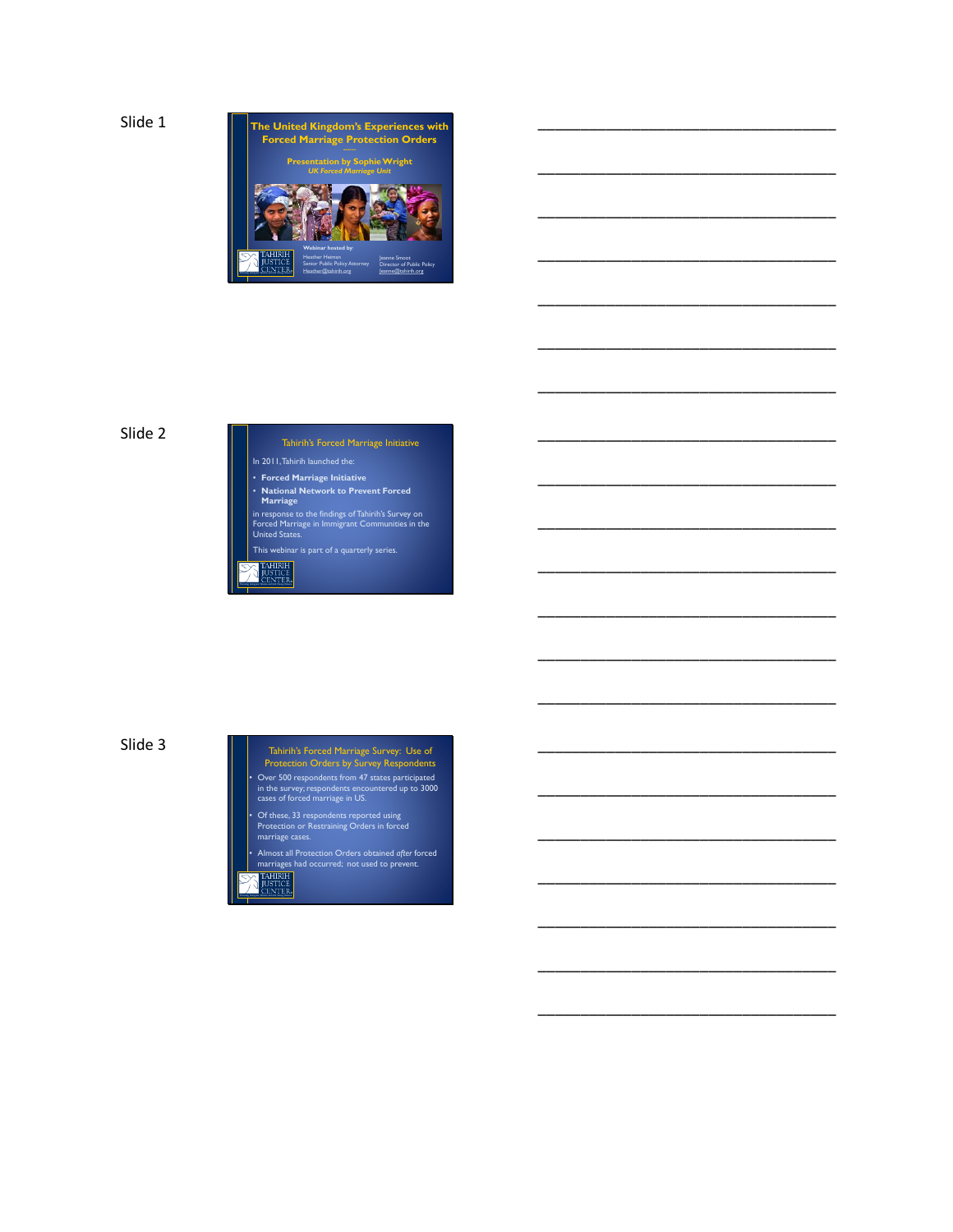### Slide 4



\_\_\_\_\_\_\_\_\_\_\_\_\_\_\_\_\_\_\_\_\_\_\_\_\_\_\_\_\_\_\_\_\_\_\_

\_\_\_\_\_\_\_\_\_\_\_\_\_\_\_\_\_\_\_\_\_\_\_\_\_\_\_\_\_\_\_\_\_\_\_

\_\_\_\_\_\_\_\_\_\_\_\_\_\_\_\_\_\_\_\_\_\_\_\_\_\_\_\_\_\_\_\_\_\_\_

\_\_\_\_\_\_\_\_\_\_\_\_\_\_\_\_\_\_\_\_\_\_\_\_\_\_\_\_\_\_\_\_\_\_\_

\_\_\_\_\_\_\_\_\_\_\_\_\_\_\_\_\_\_\_\_\_\_\_\_\_\_\_\_\_\_\_\_\_\_\_

\_\_\_\_\_\_\_\_\_\_\_\_\_\_\_\_\_\_\_\_\_\_\_\_\_\_\_\_\_\_\_\_\_\_\_

\_\_\_\_\_\_\_\_\_\_\_\_\_\_\_\_\_\_\_\_\_\_\_\_\_\_\_\_\_\_\_\_\_\_\_

\_\_\_\_\_\_\_\_\_\_\_\_\_\_\_\_\_\_\_\_\_\_\_\_\_\_\_\_\_\_\_\_\_\_\_

\_\_\_\_\_\_\_\_\_\_\_\_\_\_\_\_\_\_\_\_\_\_\_\_\_\_\_\_\_\_\_\_\_\_\_

\_\_\_\_\_\_\_\_\_\_\_\_\_\_\_\_\_\_\_\_\_\_\_\_\_\_\_\_\_\_\_\_\_\_\_

\_\_\_\_\_\_\_\_\_\_\_\_\_\_\_\_\_\_\_\_\_\_\_\_\_\_\_\_\_\_\_\_\_\_\_

\_\_\_\_\_\_\_\_\_\_\_\_\_\_\_\_\_\_\_\_\_\_\_\_\_\_\_\_\_\_\_\_\_\_\_

\_\_\_\_\_\_\_\_\_\_\_\_\_\_\_\_\_\_\_\_\_\_\_\_\_\_\_\_\_\_\_\_\_\_\_

\_\_\_\_\_\_\_\_\_\_\_\_\_\_\_\_\_\_\_\_\_\_\_\_\_\_\_\_\_\_\_\_\_\_\_

\_\_\_\_\_\_\_\_\_\_\_\_\_\_\_\_\_\_\_\_\_\_\_\_\_\_\_\_\_\_\_\_\_\_\_

\_\_\_\_\_\_\_\_\_\_\_\_\_\_\_\_\_\_\_\_\_\_\_\_\_\_\_\_\_\_\_\_\_\_\_

\_\_\_\_\_\_\_\_\_\_\_\_\_\_\_\_\_\_\_\_\_\_\_\_\_\_\_\_\_\_\_\_\_\_\_

\_\_\_\_\_\_\_\_\_\_\_\_\_\_\_\_\_\_\_\_\_\_\_\_\_\_\_\_\_\_\_\_\_\_\_

\_\_\_\_\_\_\_\_\_\_\_\_\_\_\_\_\_\_\_\_\_\_\_\_\_\_\_\_\_\_\_\_\_\_\_

\_\_\_\_\_\_\_\_\_\_\_\_\_\_\_\_\_\_\_\_\_\_\_\_\_\_\_\_\_\_\_\_\_\_\_

\_\_\_\_\_\_\_\_\_\_\_\_\_\_\_\_\_\_\_\_\_\_\_\_\_\_\_\_\_\_\_\_\_\_\_

# Slide 5



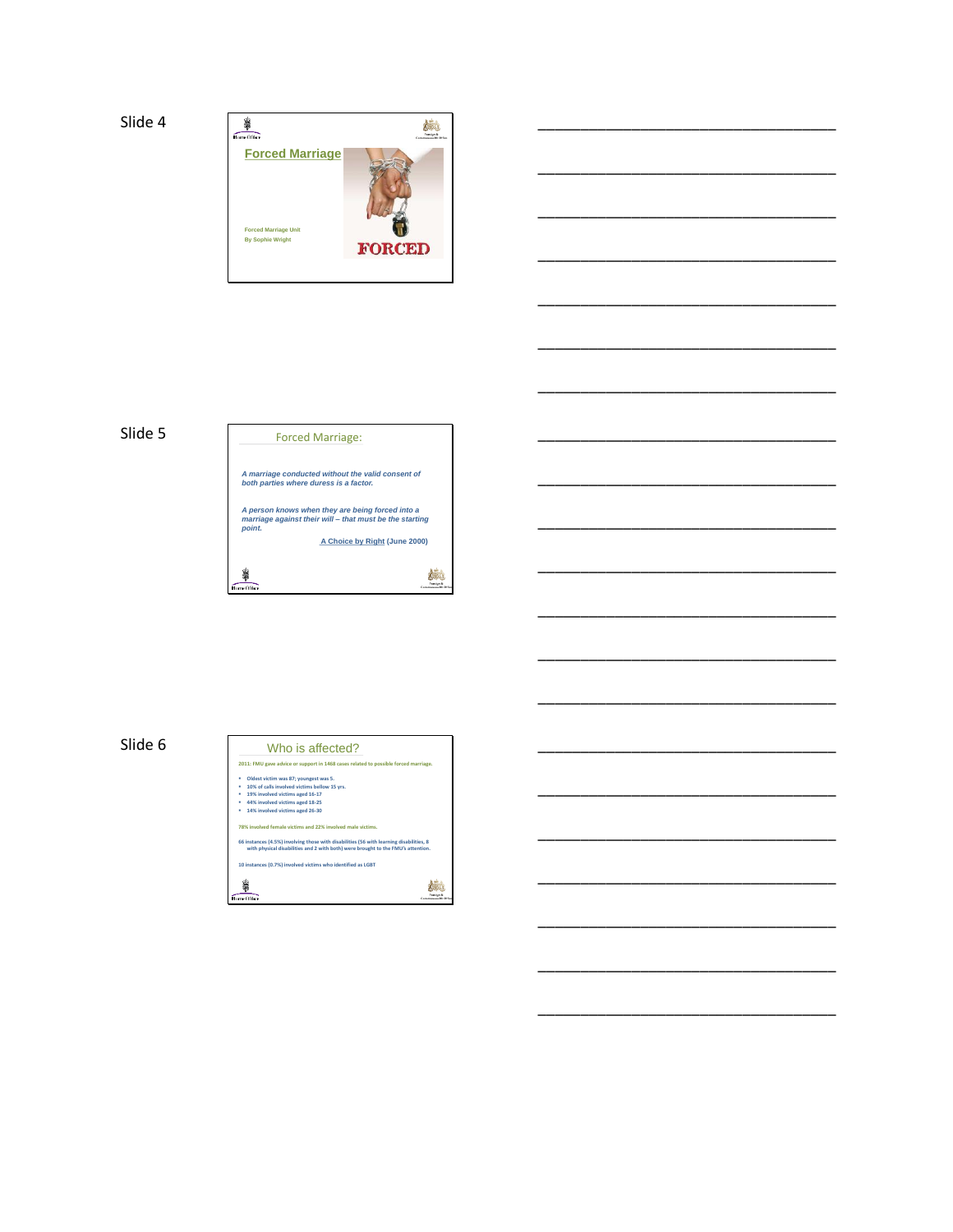

\_\_\_\_\_\_\_\_\_\_\_\_\_\_\_\_\_\_\_\_\_\_\_\_\_\_\_\_\_\_\_\_\_\_\_

\_\_\_\_\_\_\_\_\_\_\_\_\_\_\_\_\_\_\_\_\_\_\_\_\_\_\_\_\_\_\_\_\_\_\_

\_\_\_\_\_\_\_\_\_\_\_\_\_\_\_\_\_\_\_\_\_\_\_\_\_\_\_\_\_\_\_\_\_\_\_

\_\_\_\_\_\_\_\_\_\_\_\_\_\_\_\_\_\_\_\_\_\_\_\_\_\_\_\_\_\_\_\_\_\_\_

\_\_\_\_\_\_\_\_\_\_\_\_\_\_\_\_\_\_\_\_\_\_\_\_\_\_\_\_\_\_\_\_\_\_\_

\_\_\_\_\_\_\_\_\_\_\_\_\_\_\_\_\_\_\_\_\_\_\_\_\_\_\_\_\_\_\_\_\_\_\_

\_\_\_\_\_\_\_\_\_\_\_\_\_\_\_\_\_\_\_\_\_\_\_\_\_\_\_\_\_\_\_\_\_\_\_

\_\_\_\_\_\_\_\_\_\_\_\_\_\_\_\_\_\_\_\_\_\_\_\_\_\_\_\_\_\_\_\_\_\_\_

\_\_\_\_\_\_\_\_\_\_\_\_\_\_\_\_\_\_\_\_\_\_\_\_\_\_\_\_\_\_\_\_\_\_\_

\_\_\_\_\_\_\_\_\_\_\_\_\_\_\_\_\_\_\_\_\_\_\_\_\_\_\_\_\_\_\_\_\_\_\_

\_\_\_\_\_\_\_\_\_\_\_\_\_\_\_\_\_\_\_\_\_\_\_\_\_\_\_\_\_\_\_\_\_\_\_

\_\_\_\_\_\_\_\_\_\_\_\_\_\_\_\_\_\_\_\_\_\_\_\_\_\_\_\_\_\_\_\_\_\_\_

\_\_\_\_\_\_\_\_\_\_\_\_\_\_\_\_\_\_\_\_\_\_\_\_\_\_\_\_\_\_\_\_\_\_\_

\_\_\_\_\_\_\_\_\_\_\_\_\_\_\_\_\_\_\_\_\_\_\_\_\_\_\_\_\_\_\_\_\_\_\_

\_\_\_\_\_\_\_\_\_\_\_\_\_\_\_\_\_\_\_\_\_\_\_\_\_\_\_\_\_\_\_\_\_\_\_

\_\_\_\_\_\_\_\_\_\_\_\_\_\_\_\_\_\_\_\_\_\_\_\_\_\_\_\_\_\_\_\_\_\_\_

\_\_\_\_\_\_\_\_\_\_\_\_\_\_\_\_\_\_\_\_\_\_\_\_\_\_\_\_\_\_\_\_\_\_\_

\_\_\_\_\_\_\_\_\_\_\_\_\_\_\_\_\_\_\_\_\_\_\_\_\_\_\_\_\_\_\_\_\_\_\_

\_\_\_\_\_\_\_\_\_\_\_\_\_\_\_\_\_\_\_\_\_\_\_\_\_\_\_\_\_\_\_\_\_\_\_



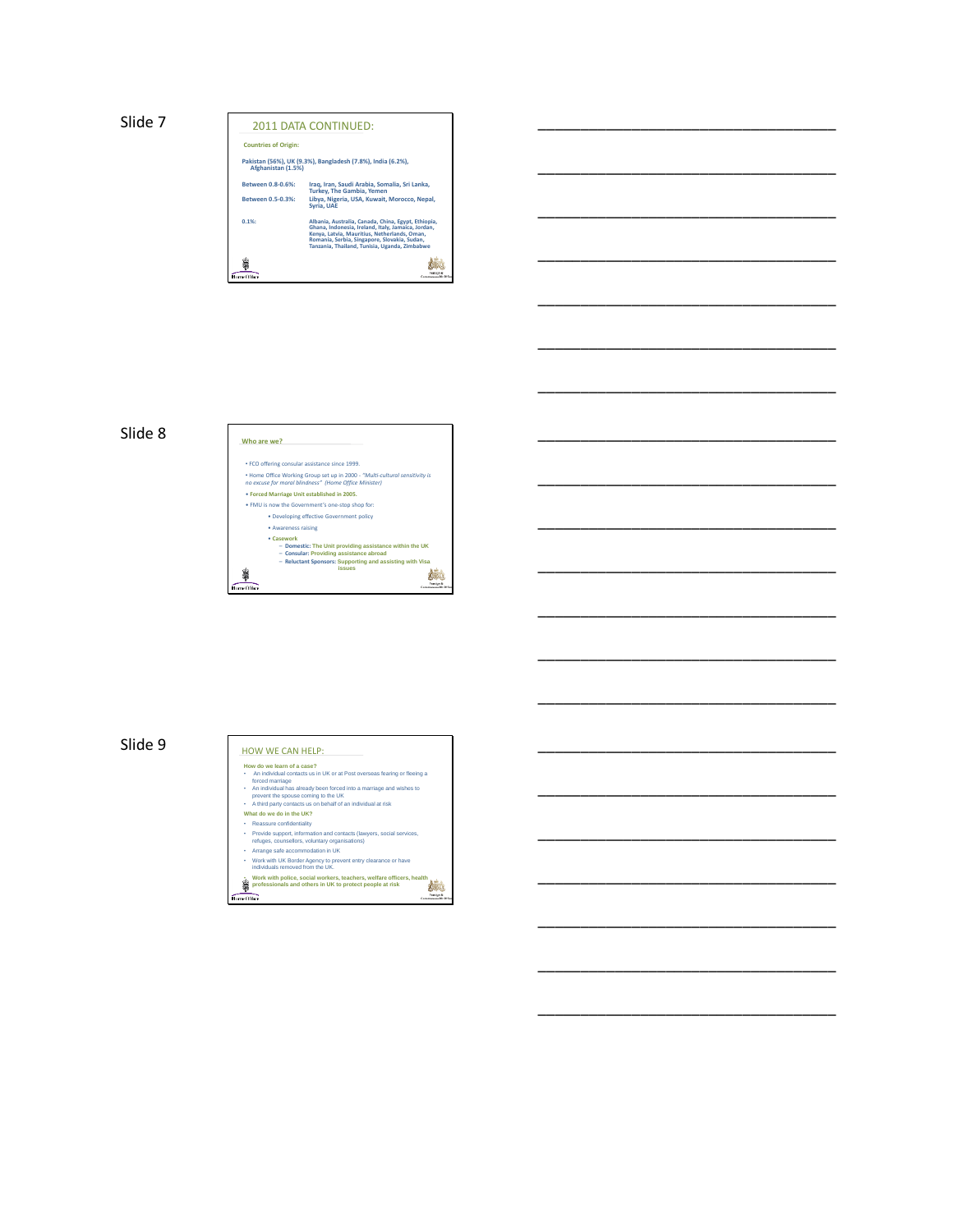

\_\_\_\_\_\_\_\_\_\_\_\_\_\_\_\_\_\_\_\_\_\_\_\_\_\_\_\_\_\_\_\_\_\_\_

\_\_\_\_\_\_\_\_\_\_\_\_\_\_\_\_\_\_\_\_\_\_\_\_\_\_\_\_\_\_\_\_\_\_\_

\_\_\_\_\_\_\_\_\_\_\_\_\_\_\_\_\_\_\_\_\_\_\_\_\_\_\_\_\_\_\_\_\_\_\_

\_\_\_\_\_\_\_\_\_\_\_\_\_\_\_\_\_\_\_\_\_\_\_\_\_\_\_\_\_\_\_\_\_\_\_

\_\_\_\_\_\_\_\_\_\_\_\_\_\_\_\_\_\_\_\_\_\_\_\_\_\_\_\_\_\_\_\_\_\_\_

\_\_\_\_\_\_\_\_\_\_\_\_\_\_\_\_\_\_\_\_\_\_\_\_\_\_\_\_\_\_\_\_\_\_\_

\_\_\_\_\_\_\_\_\_\_\_\_\_\_\_\_\_\_\_\_\_\_\_\_\_\_\_\_\_\_\_\_\_\_\_

\_\_\_\_\_\_\_\_\_\_\_\_\_\_\_\_\_\_\_\_\_\_\_\_\_\_\_\_\_\_\_\_\_\_\_

\_\_\_\_\_\_\_\_\_\_\_\_\_\_\_\_\_\_\_\_\_\_\_\_\_\_\_\_\_\_\_\_\_\_\_

\_\_\_\_\_\_\_\_\_\_\_\_\_\_\_\_\_\_\_\_\_\_\_\_\_\_\_\_\_\_\_\_\_\_\_

\_\_\_\_\_\_\_\_\_\_\_\_\_\_\_\_\_\_\_\_\_\_\_\_\_\_\_\_\_\_\_\_\_\_\_

\_\_\_\_\_\_\_\_\_\_\_\_\_\_\_\_\_\_\_\_\_\_\_\_\_\_\_\_\_\_\_\_\_\_\_

\_\_\_\_\_\_\_\_\_\_\_\_\_\_\_\_\_\_\_\_\_\_\_\_\_\_\_\_\_\_\_\_\_\_\_

\_\_\_\_\_\_\_\_\_\_\_\_\_\_\_\_\_\_\_\_\_\_\_\_\_\_\_\_\_\_\_\_\_\_\_

\_\_\_\_\_\_\_\_\_\_\_\_\_\_\_\_\_\_\_\_\_\_\_\_\_\_\_\_\_\_\_\_\_\_\_

\_\_\_\_\_\_\_\_\_\_\_\_\_\_\_\_\_\_\_\_\_\_\_\_\_\_\_\_\_\_\_\_\_\_\_

\_\_\_\_\_\_\_\_\_\_\_\_\_\_\_\_\_\_\_\_\_\_\_\_\_\_\_\_\_\_\_\_\_\_\_

\_\_\_\_\_\_\_\_\_\_\_\_\_\_\_\_\_\_\_\_\_\_\_\_\_\_\_\_\_\_\_\_\_\_\_

\_\_\_\_\_\_\_\_\_\_\_\_\_\_\_\_\_\_\_\_\_\_\_\_\_\_\_\_\_\_\_\_\_\_\_





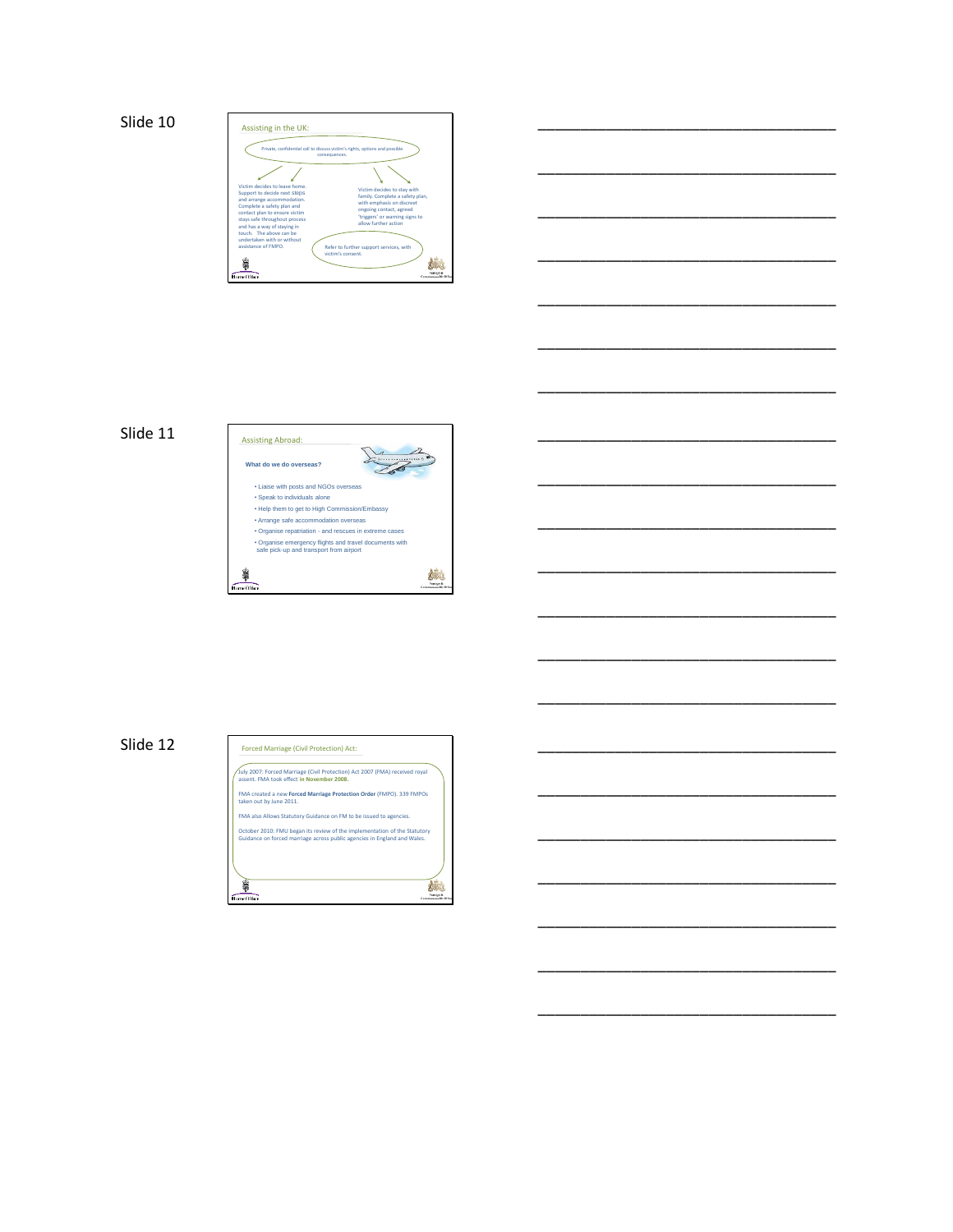

\_\_\_\_\_\_\_\_\_\_\_\_\_\_\_\_\_\_\_\_\_\_\_\_\_\_\_\_\_\_\_\_\_\_\_

\_\_\_\_\_\_\_\_\_\_\_\_\_\_\_\_\_\_\_\_\_\_\_\_\_\_\_\_\_\_\_\_\_\_\_

\_\_\_\_\_\_\_\_\_\_\_\_\_\_\_\_\_\_\_\_\_\_\_\_\_\_\_\_\_\_\_\_\_\_\_

\_\_\_\_\_\_\_\_\_\_\_\_\_\_\_\_\_\_\_\_\_\_\_\_\_\_\_\_\_\_\_\_\_\_\_

\_\_\_\_\_\_\_\_\_\_\_\_\_\_\_\_\_\_\_\_\_\_\_\_\_\_\_\_\_\_\_\_\_\_\_

\_\_\_\_\_\_\_\_\_\_\_\_\_\_\_\_\_\_\_\_\_\_\_\_\_\_\_\_\_\_\_\_\_\_\_

\_\_\_\_\_\_\_\_\_\_\_\_\_\_\_\_\_\_\_\_\_\_\_\_\_\_\_\_\_\_\_\_\_\_\_

\_\_\_\_\_\_\_\_\_\_\_\_\_\_\_\_\_\_\_\_\_\_\_\_\_\_\_\_\_\_\_\_\_\_\_

\_\_\_\_\_\_\_\_\_\_\_\_\_\_\_\_\_\_\_\_\_\_\_\_\_\_\_\_\_\_\_\_\_\_\_

\_\_\_\_\_\_\_\_\_\_\_\_\_\_\_\_\_\_\_\_\_\_\_\_\_\_\_\_\_\_\_\_\_\_\_

\_\_\_\_\_\_\_\_\_\_\_\_\_\_\_\_\_\_\_\_\_\_\_\_\_\_\_\_\_\_\_\_\_\_\_

\_\_\_\_\_\_\_\_\_\_\_\_\_\_\_\_\_\_\_\_\_\_\_\_\_\_\_\_\_\_\_\_\_\_\_

\_\_\_\_\_\_\_\_\_\_\_\_\_\_\_\_\_\_\_\_\_\_\_\_\_\_\_\_\_\_\_\_\_\_\_

\_\_\_\_\_\_\_\_\_\_\_\_\_\_\_\_\_\_\_\_\_\_\_\_\_\_\_\_\_\_\_\_\_\_\_

\_\_\_\_\_\_\_\_\_\_\_\_\_\_\_\_\_\_\_\_\_\_\_\_\_\_\_\_\_\_\_\_\_\_\_

\_\_\_\_\_\_\_\_\_\_\_\_\_\_\_\_\_\_\_\_\_\_\_\_\_\_\_\_\_\_\_\_\_\_\_

\_\_\_\_\_\_\_\_\_\_\_\_\_\_\_\_\_\_\_\_\_\_\_\_\_\_\_\_\_\_\_\_\_\_\_

\_\_\_\_\_\_\_\_\_\_\_\_\_\_\_\_\_\_\_\_\_\_\_\_\_\_\_\_\_\_\_\_\_\_\_

\_\_\_\_\_\_\_\_\_\_\_\_\_\_\_\_\_\_\_\_\_\_\_\_\_\_\_\_\_\_\_\_\_\_\_

\_\_\_\_\_\_\_\_\_\_\_\_\_\_\_\_\_\_\_\_\_\_\_\_\_\_\_\_\_\_\_\_\_\_\_

# Slide 14 **Forced Marriage Protection Orders:**

# • High Court or a county court (in 15 areas in the UK) can make an FMPO to<br>protect a woman or man from being forced into a marriage, or from any<br>attempt to be forced into a marriage, or to protect a person who has already<br> • **An application can be made by a woman or man, a third party or another person who is given permission** (leave) by the court to make an application. This is very different to other family law orders, such as occupation orders or<br>non-molestation orders, as only the person to be protected can apply for<br>these orders. Unlike these other orders, an FMPO is not restricted to

• Breach of an order would not itself be a criminal offence – at present, but would be a 'contempt of court.' Courts would have the full range of sanctions available to them, including imprisonment. 柿 \$  $_{\rm{eff}ee}$ 

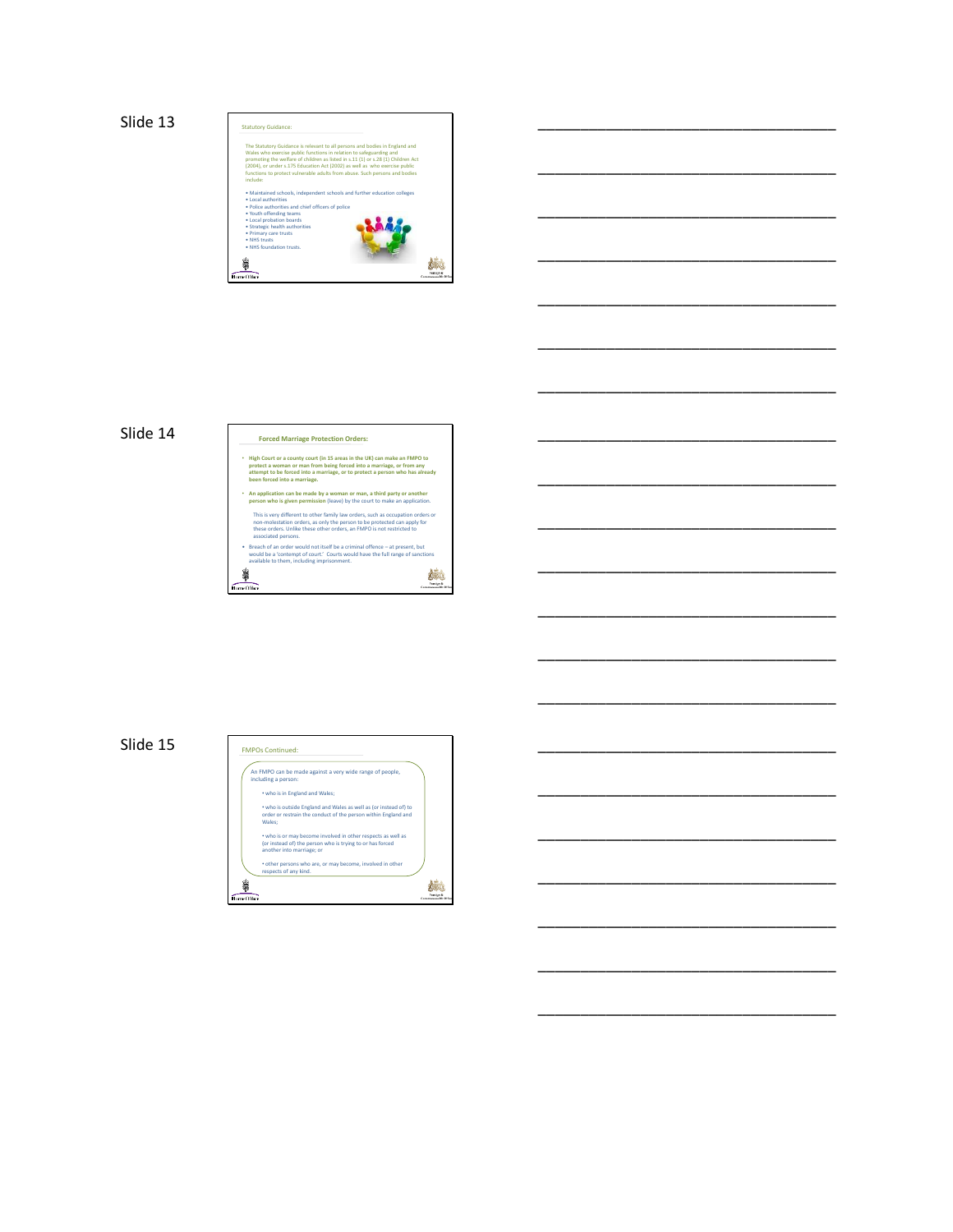

\_\_\_\_\_\_\_\_\_\_\_\_\_\_\_\_\_\_\_\_\_\_\_\_\_\_\_\_\_\_\_\_\_\_\_

\_\_\_\_\_\_\_\_\_\_\_\_\_\_\_\_\_\_\_\_\_\_\_\_\_\_\_\_\_\_\_\_\_\_\_

\_\_\_\_\_\_\_\_\_\_\_\_\_\_\_\_\_\_\_\_\_\_\_\_\_\_\_\_\_\_\_\_\_\_\_

\_\_\_\_\_\_\_\_\_\_\_\_\_\_\_\_\_\_\_\_\_\_\_\_\_\_\_\_\_\_\_\_\_\_\_

\_\_\_\_\_\_\_\_\_\_\_\_\_\_\_\_\_\_\_\_\_\_\_\_\_\_\_\_\_\_\_\_\_\_\_

\_\_\_\_\_\_\_\_\_\_\_\_\_\_\_\_\_\_\_\_\_\_\_\_\_\_\_\_\_\_\_\_\_\_\_

\_\_\_\_\_\_\_\_\_\_\_\_\_\_\_\_\_\_\_\_\_\_\_\_\_\_\_\_\_\_\_\_\_\_\_

\_\_\_\_\_\_\_\_\_\_\_\_\_\_\_\_\_\_\_\_\_\_\_\_\_\_\_\_\_\_\_\_\_\_\_

\_\_\_\_\_\_\_\_\_\_\_\_\_\_\_\_\_\_\_\_\_\_\_\_\_\_\_\_\_\_\_\_\_\_\_

\_\_\_\_\_\_\_\_\_\_\_\_\_\_\_\_\_\_\_\_\_\_\_\_\_\_\_\_\_\_\_\_\_\_\_

\_\_\_\_\_\_\_\_\_\_\_\_\_\_\_\_\_\_\_\_\_\_\_\_\_\_\_\_\_\_\_\_\_\_\_

\_\_\_\_\_\_\_\_\_\_\_\_\_\_\_\_\_\_\_\_\_\_\_\_\_\_\_\_\_\_\_\_\_\_\_

\_\_\_\_\_\_\_\_\_\_\_\_\_\_\_\_\_\_\_\_\_\_\_\_\_\_\_\_\_\_\_\_\_\_\_

\_\_\_\_\_\_\_\_\_\_\_\_\_\_\_\_\_\_\_\_\_\_\_\_\_\_\_\_\_\_\_\_\_\_\_

\_\_\_\_\_\_\_\_\_\_\_\_\_\_\_\_\_\_\_\_\_\_\_\_\_\_\_\_\_\_\_\_\_\_\_

\_\_\_\_\_\_\_\_\_\_\_\_\_\_\_\_\_\_\_\_\_\_\_\_\_\_\_\_\_\_\_\_\_\_\_

\_\_\_\_\_\_\_\_\_\_\_\_\_\_\_\_\_\_\_\_\_\_\_\_\_\_\_\_\_\_\_\_\_\_\_

\_\_\_\_\_\_\_\_\_\_\_\_\_\_\_\_\_\_\_\_\_\_\_\_\_\_\_\_\_\_\_\_\_\_\_

\_\_\_\_\_\_\_\_\_\_\_\_\_\_\_\_\_\_\_\_\_\_\_\_\_\_\_\_\_\_\_\_\_\_\_



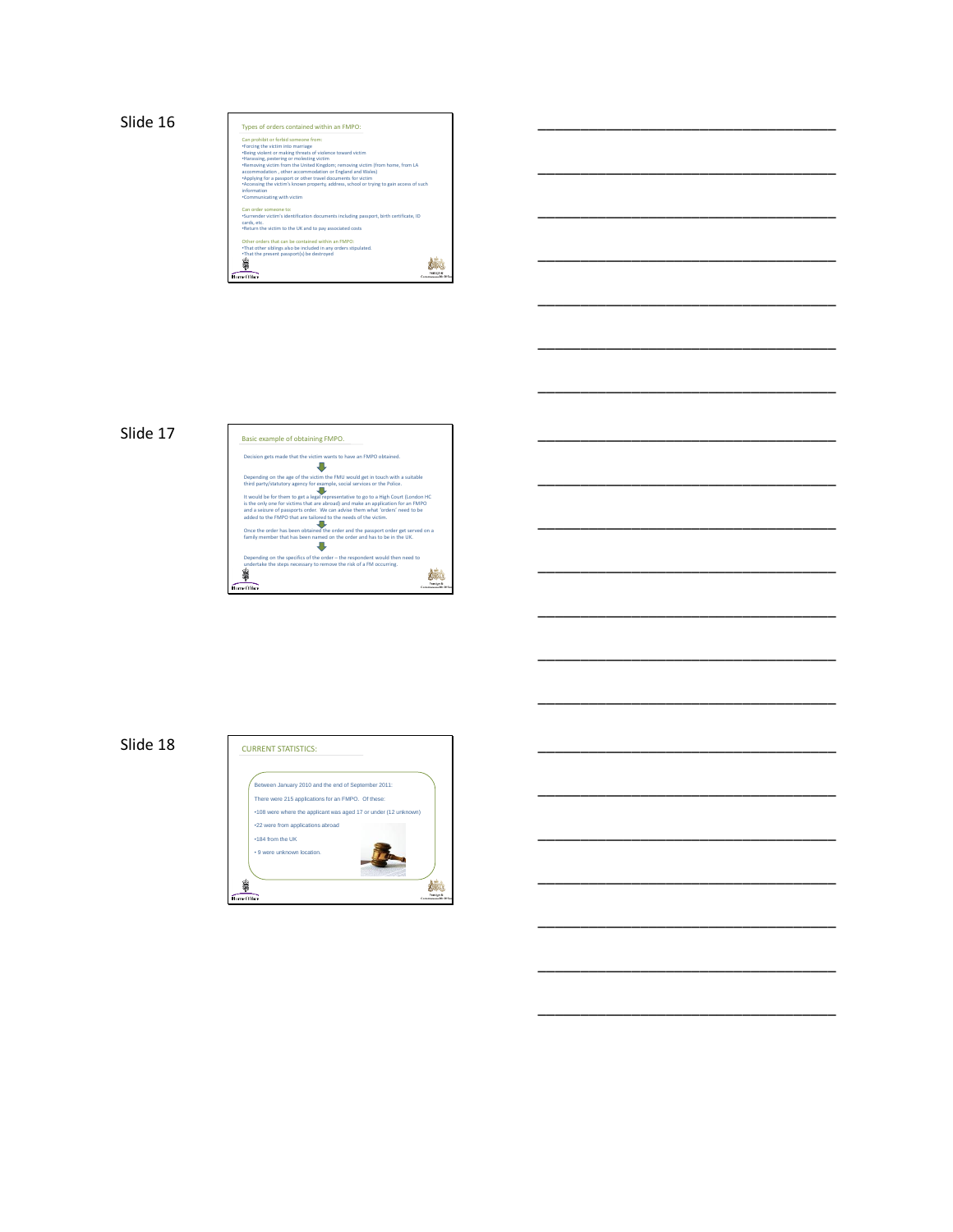

\_\_\_\_\_\_\_\_\_\_\_\_\_\_\_\_\_\_\_\_\_\_\_\_\_\_\_\_\_\_\_\_\_\_\_

\_\_\_\_\_\_\_\_\_\_\_\_\_\_\_\_\_\_\_\_\_\_\_\_\_\_\_\_\_\_\_\_\_\_\_

\_\_\_\_\_\_\_\_\_\_\_\_\_\_\_\_\_\_\_\_\_\_\_\_\_\_\_\_\_\_\_\_\_\_\_

\_\_\_\_\_\_\_\_\_\_\_\_\_\_\_\_\_\_\_\_\_\_\_\_\_\_\_\_\_\_\_\_\_\_\_

\_\_\_\_\_\_\_\_\_\_\_\_\_\_\_\_\_\_\_\_\_\_\_\_\_\_\_\_\_\_\_\_\_\_\_

\_\_\_\_\_\_\_\_\_\_\_\_\_\_\_\_\_\_\_\_\_\_\_\_\_\_\_\_\_\_\_\_\_\_\_

\_\_\_\_\_\_\_\_\_\_\_\_\_\_\_\_\_\_\_\_\_\_\_\_\_\_\_\_\_\_\_\_\_\_\_

\_\_\_\_\_\_\_\_\_\_\_\_\_\_\_\_\_\_\_\_\_\_\_\_\_\_\_\_\_\_\_\_\_\_\_

\_\_\_\_\_\_\_\_\_\_\_\_\_\_\_\_\_\_\_\_\_\_\_\_\_\_\_\_\_\_\_\_\_\_\_

\_\_\_\_\_\_\_\_\_\_\_\_\_\_\_\_\_\_\_\_\_\_\_\_\_\_\_\_\_\_\_\_\_\_\_

\_\_\_\_\_\_\_\_\_\_\_\_\_\_\_\_\_\_\_\_\_\_\_\_\_\_\_\_\_\_\_\_\_\_\_

\_\_\_\_\_\_\_\_\_\_\_\_\_\_\_\_\_\_\_\_\_\_\_\_\_\_\_\_\_\_\_\_\_\_\_

\_\_\_\_\_\_\_\_\_\_\_\_\_\_\_\_\_\_\_\_\_\_\_\_\_\_\_\_\_\_\_\_\_\_\_

\_\_\_\_\_\_\_\_\_\_\_\_\_\_\_\_\_\_\_\_\_\_\_\_\_\_\_\_\_\_\_\_\_\_\_

\_\_\_\_\_\_\_\_\_\_\_\_\_\_\_\_\_\_\_\_\_\_\_\_\_\_\_\_\_\_\_\_\_\_\_

\_\_\_\_\_\_\_\_\_\_\_\_\_\_\_\_\_\_\_\_\_\_\_\_\_\_\_\_\_\_\_\_\_\_\_

\_\_\_\_\_\_\_\_\_\_\_\_\_\_\_\_\_\_\_\_\_\_\_\_\_\_\_\_\_\_\_\_\_\_\_

\_\_\_\_\_\_\_\_\_\_\_\_\_\_\_\_\_\_\_\_\_\_\_\_\_\_\_\_\_\_\_\_\_\_\_

\_\_\_\_\_\_\_\_\_\_\_\_\_\_\_\_\_\_\_\_\_\_\_\_\_\_\_\_\_\_\_\_\_\_\_



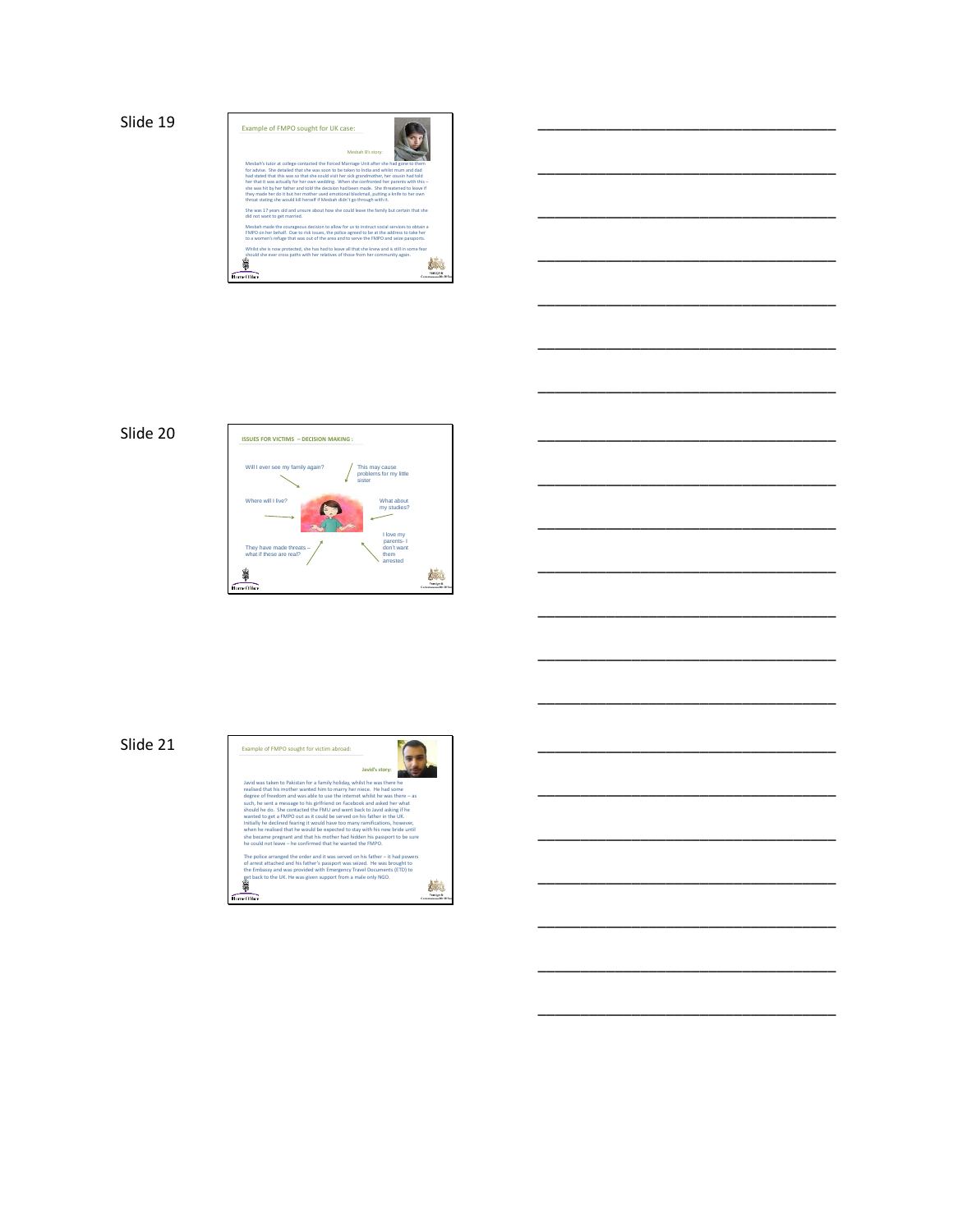



\_\_\_\_\_\_\_\_\_\_\_\_\_\_\_\_\_\_\_\_\_\_\_\_\_\_\_\_\_\_\_\_\_\_\_

\_\_\_\_\_\_\_\_\_\_\_\_\_\_\_\_\_\_\_\_\_\_\_\_\_\_\_\_\_\_\_\_\_\_\_

\_\_\_\_\_\_\_\_\_\_\_\_\_\_\_\_\_\_\_\_\_\_\_\_\_\_\_\_\_\_\_\_\_\_\_

\_\_\_\_\_\_\_\_\_\_\_\_\_\_\_\_\_\_\_\_\_\_\_\_\_\_\_\_\_\_\_\_\_\_\_

\_\_\_\_\_\_\_\_\_\_\_\_\_\_\_\_\_\_\_\_\_\_\_\_\_\_\_\_\_\_\_\_\_\_\_

\_\_\_\_\_\_\_\_\_\_\_\_\_\_\_\_\_\_\_\_\_\_\_\_\_\_\_\_\_\_\_\_\_\_\_

\_\_\_\_\_\_\_\_\_\_\_\_\_\_\_\_\_\_\_\_\_\_\_\_\_\_\_\_\_\_\_\_\_\_\_

\_\_\_\_\_\_\_\_\_\_\_\_\_\_\_\_\_\_\_\_\_\_\_\_\_\_\_\_\_\_\_\_\_\_\_

\_\_\_\_\_\_\_\_\_\_\_\_\_\_\_\_\_\_\_\_\_\_\_\_\_\_\_\_\_\_\_\_\_\_\_

\_\_\_\_\_\_\_\_\_\_\_\_\_\_\_\_\_\_\_\_\_\_\_\_\_\_\_\_\_\_\_\_\_\_\_

\_\_\_\_\_\_\_\_\_\_\_\_\_\_\_\_\_\_\_\_\_\_\_\_\_\_\_\_\_\_\_\_\_\_\_

\_\_\_\_\_\_\_\_\_\_\_\_\_\_\_\_\_\_\_\_\_\_\_\_\_\_\_\_\_\_\_\_\_\_\_

\_\_\_\_\_\_\_\_\_\_\_\_\_\_\_\_\_\_\_\_\_\_\_\_\_\_\_\_\_\_\_\_\_\_\_



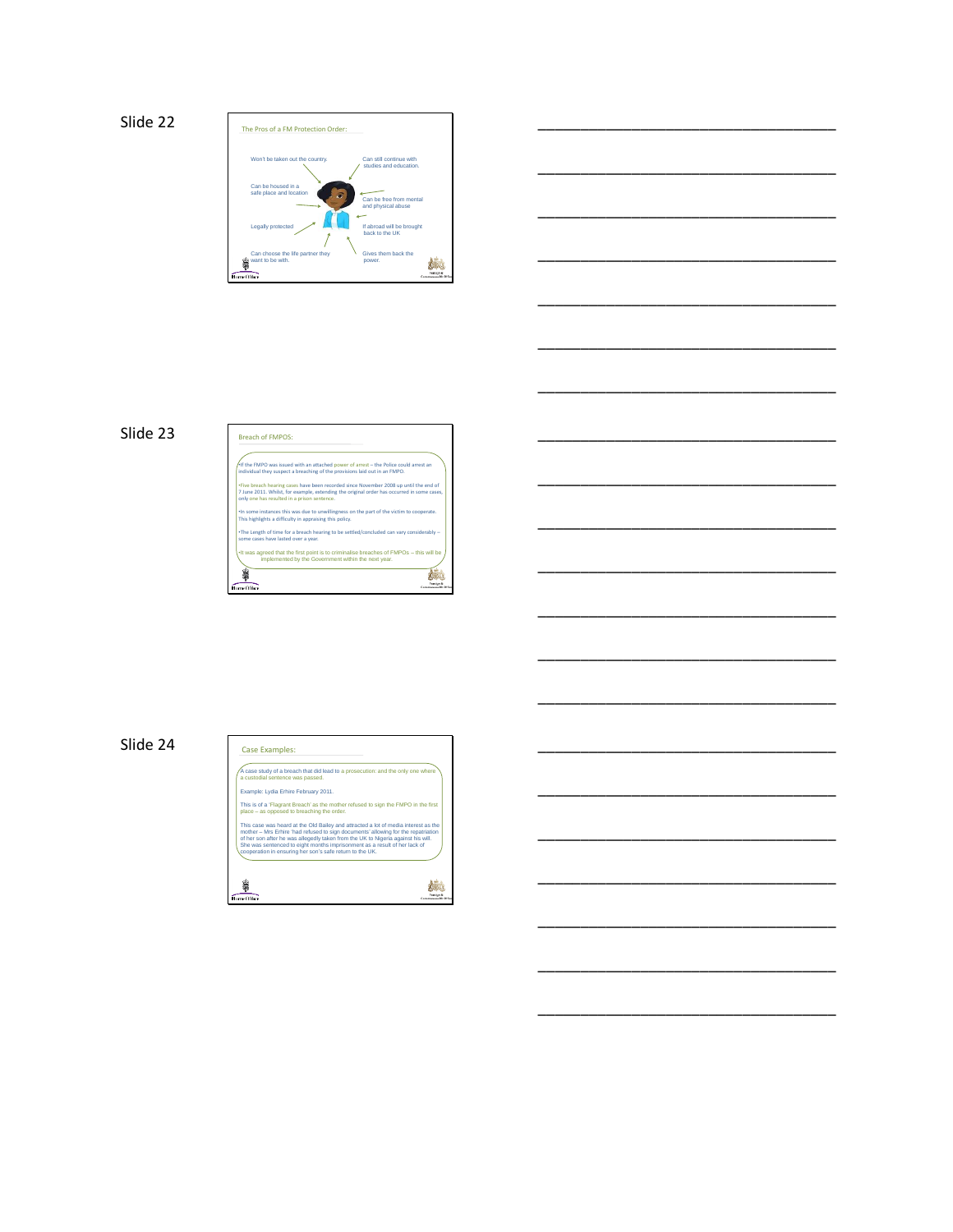



\_\_\_\_\_\_\_\_\_\_\_\_\_\_\_\_\_\_\_\_\_\_\_\_\_\_\_\_\_\_\_\_\_\_\_

\_\_\_\_\_\_\_\_\_\_\_\_\_\_\_\_\_\_\_\_\_\_\_\_\_\_\_\_\_\_\_\_\_\_\_

\_\_\_\_\_\_\_\_\_\_\_\_\_\_\_\_\_\_\_\_\_\_\_\_\_\_\_\_\_\_\_\_\_\_\_

\_\_\_\_\_\_\_\_\_\_\_\_\_\_\_\_\_\_\_\_\_\_\_\_\_\_\_\_\_\_\_\_\_\_\_

\_\_\_\_\_\_\_\_\_\_\_\_\_\_\_\_\_\_\_\_\_\_\_\_\_\_\_\_\_\_\_\_\_\_\_

\_\_\_\_\_\_\_\_\_\_\_\_\_\_\_\_\_\_\_\_\_\_\_\_\_\_\_\_\_\_\_\_\_\_\_

\_\_\_\_\_\_\_\_\_\_\_\_\_\_\_\_\_\_\_\_\_\_\_\_\_\_\_\_\_\_\_\_\_\_\_

\_\_\_\_\_\_\_\_\_\_\_\_\_\_\_\_\_\_\_\_\_\_\_\_\_\_\_\_\_\_\_\_\_\_\_

\_\_\_\_\_\_\_\_\_\_\_\_\_\_\_\_\_\_\_\_\_\_\_\_\_\_\_\_\_\_\_\_\_\_\_

\_\_\_\_\_\_\_\_\_\_\_\_\_\_\_\_\_\_\_\_\_\_\_\_\_\_\_\_\_\_\_\_\_\_\_

\_\_\_\_\_\_\_\_\_\_\_\_\_\_\_\_\_\_\_\_\_\_\_\_\_\_\_\_\_\_\_\_\_\_\_

\_\_\_\_\_\_\_\_\_\_\_\_\_\_\_\_\_\_\_\_\_\_\_\_\_\_\_\_\_\_\_\_\_\_\_

\_\_\_\_\_\_\_\_\_\_\_\_\_\_\_\_\_\_\_\_\_\_\_\_\_\_\_\_\_\_\_\_\_\_\_

\_\_\_\_\_\_\_\_\_\_\_\_\_\_\_\_\_\_\_\_\_\_\_\_\_\_\_\_\_\_\_\_\_\_\_

\_\_\_\_\_\_\_\_\_\_\_\_\_\_\_\_\_\_\_\_\_\_\_\_\_\_\_\_\_\_\_\_\_\_\_

\_\_\_\_\_\_\_\_\_\_\_\_\_\_\_\_\_\_\_\_\_\_\_\_\_\_\_\_\_\_\_\_\_\_\_

\_\_\_\_\_\_\_\_\_\_\_\_\_\_\_\_\_\_\_\_\_\_\_\_\_\_\_\_\_\_\_\_\_\_\_

\_\_\_\_\_\_\_\_\_\_\_\_\_\_\_\_\_\_\_\_\_\_\_\_\_\_\_\_\_\_\_\_\_\_\_

\_\_\_\_\_\_\_\_\_\_\_\_\_\_\_\_\_\_\_\_\_\_\_\_\_\_\_\_\_\_\_\_\_\_\_



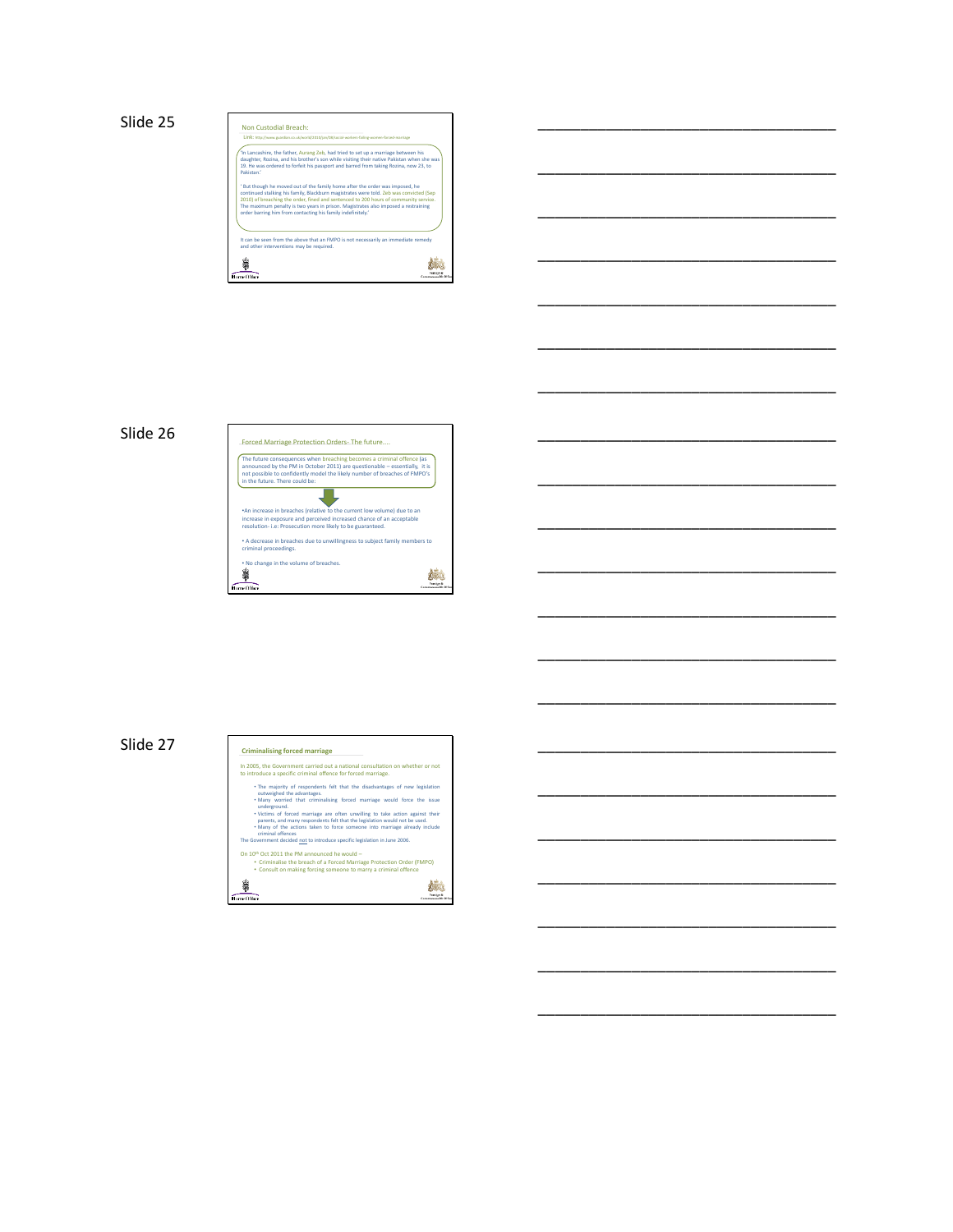



\_\_\_\_\_\_\_\_\_\_\_\_\_\_\_\_\_\_\_\_\_\_\_\_\_\_\_\_\_\_\_\_\_\_\_

\_\_\_\_\_\_\_\_\_\_\_\_\_\_\_\_\_\_\_\_\_\_\_\_\_\_\_\_\_\_\_\_\_\_\_

\_\_\_\_\_\_\_\_\_\_\_\_\_\_\_\_\_\_\_\_\_\_\_\_\_\_\_\_\_\_\_\_\_\_\_

\_\_\_\_\_\_\_\_\_\_\_\_\_\_\_\_\_\_\_\_\_\_\_\_\_\_\_\_\_\_\_\_\_\_\_

\_\_\_\_\_\_\_\_\_\_\_\_\_\_\_\_\_\_\_\_\_\_\_\_\_\_\_\_\_\_\_\_\_\_\_

\_\_\_\_\_\_\_\_\_\_\_\_\_\_\_\_\_\_\_\_\_\_\_\_\_\_\_\_\_\_\_\_\_\_\_

\_\_\_\_\_\_\_\_\_\_\_\_\_\_\_\_\_\_\_\_\_\_\_\_\_\_\_\_\_\_\_\_\_\_\_

\_\_\_\_\_\_\_\_\_\_\_\_\_\_\_\_\_\_\_\_\_\_\_\_\_\_\_\_\_\_\_\_\_\_\_

\_\_\_\_\_\_\_\_\_\_\_\_\_\_\_\_\_\_\_\_\_\_\_\_\_\_\_\_\_\_\_\_\_\_\_

\_\_\_\_\_\_\_\_\_\_\_\_\_\_\_\_\_\_\_\_\_\_\_\_\_\_\_\_\_\_\_\_\_\_\_

\_\_\_\_\_\_\_\_\_\_\_\_\_\_\_\_\_\_\_\_\_\_\_\_\_\_\_\_\_\_\_\_\_\_\_

\_\_\_\_\_\_\_\_\_\_\_\_\_\_\_\_\_\_\_\_\_\_\_\_\_\_\_\_\_\_\_\_\_\_\_

\_\_\_\_\_\_\_\_\_\_\_\_\_\_\_\_\_\_\_\_\_\_\_\_\_\_\_\_\_\_\_\_\_\_\_

\_\_\_\_\_\_\_\_\_\_\_\_\_\_\_\_\_\_\_\_\_\_\_\_\_\_\_\_\_\_\_\_\_\_\_

\_\_\_\_\_\_\_\_\_\_\_\_\_\_\_\_\_\_\_\_\_\_\_\_\_\_\_\_\_\_\_\_\_\_\_

\_\_\_\_\_\_\_\_\_\_\_\_\_\_\_\_\_\_\_\_\_\_\_\_\_\_\_\_\_\_\_\_\_\_\_

\_\_\_\_\_\_\_\_\_\_\_\_\_\_\_\_\_\_\_\_\_\_\_\_\_\_\_\_\_\_\_\_\_\_\_

\_\_\_\_\_\_\_\_\_\_\_\_\_\_\_\_\_\_\_\_\_\_\_\_\_\_\_\_\_\_\_\_\_\_\_

\_\_\_\_\_\_\_\_\_\_\_\_\_\_\_\_\_\_\_\_\_\_\_\_\_\_\_\_\_\_\_\_\_\_\_

# Slide 29 **My Experience.** By Preet Kaur

I was born in Kenya, into a wealthy Sikh family who were not only **orthodox**, but very<br>strict in upbringing and very culture oriented. Being born a second daughter to my<br>parents was highly unacceptable to my grandmother. G and physically abusive and I started venting off my frustrations with swimming competitions.

As I became a teenager, the relationship with parents went worse and I rebelled more<br>and more. This was because, as soon as a girl enters adolescence, she is confined and<br>suppressed so as to maintain family honour and dign swimming competition and was awarded a scholarship in USA, my father disagreed to my achievements and this disheartened me extremely. I wanted out of the family, so I uisneariene<br>ce. The first brought back for being a minor and confined in my bedroom for 6mths and out of school. Ś 柿  $rac{1}{2}$ 

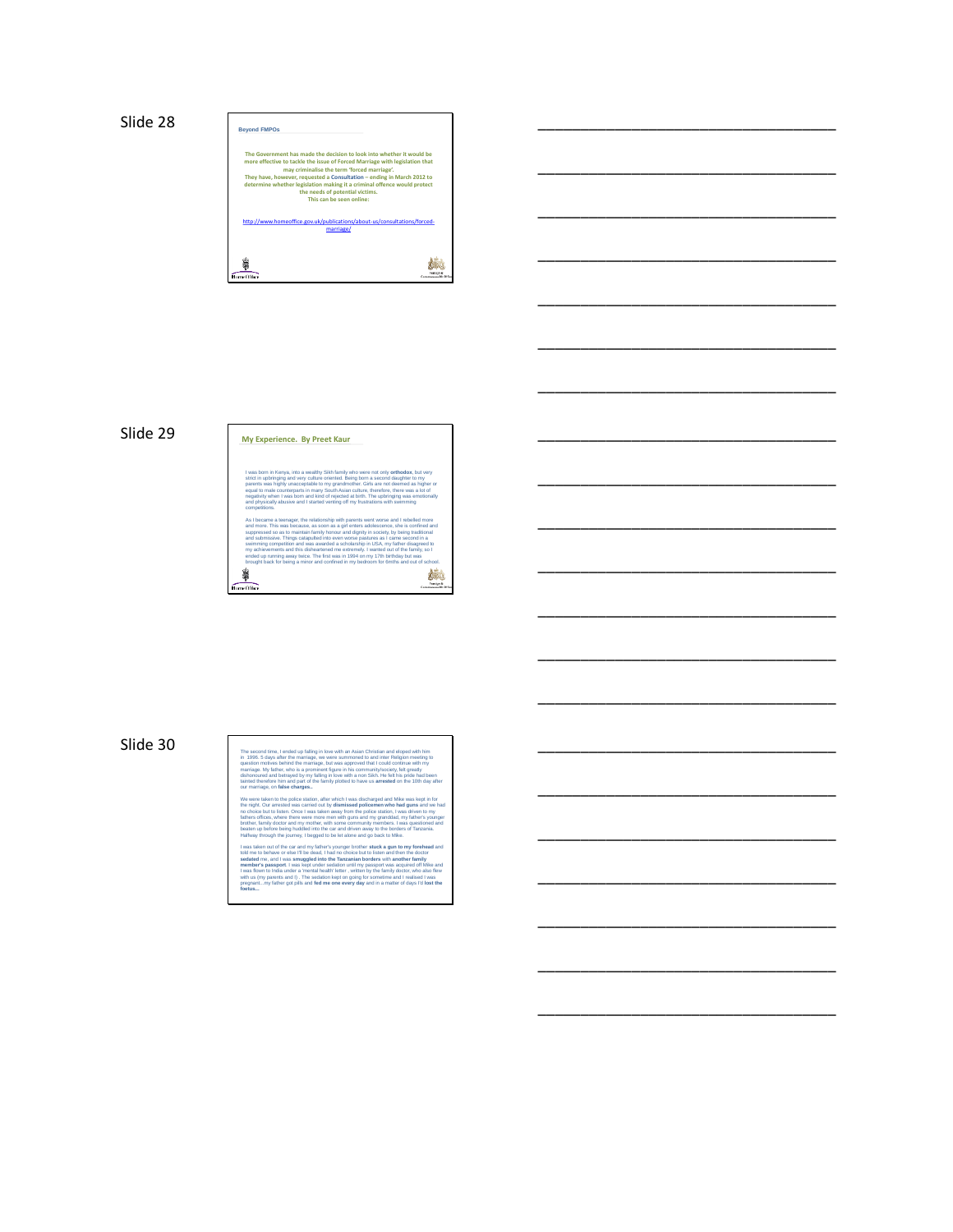

\_\_\_\_\_\_\_\_\_\_\_\_\_\_\_\_\_\_\_\_\_\_\_\_\_\_\_\_\_\_\_\_\_\_\_

\_\_\_\_\_\_\_\_\_\_\_\_\_\_\_\_\_\_\_\_\_\_\_\_\_\_\_\_\_\_\_\_\_\_\_

\_\_\_\_\_\_\_\_\_\_\_\_\_\_\_\_\_\_\_\_\_\_\_\_\_\_\_\_\_\_\_\_\_\_\_

\_\_\_\_\_\_\_\_\_\_\_\_\_\_\_\_\_\_\_\_\_\_\_\_\_\_\_\_\_\_\_\_\_\_\_

\_\_\_\_\_\_\_\_\_\_\_\_\_\_\_\_\_\_\_\_\_\_\_\_\_\_\_\_\_\_\_\_\_\_\_

\_\_\_\_\_\_\_\_\_\_\_\_\_\_\_\_\_\_\_\_\_\_\_\_\_\_\_\_\_\_\_\_\_\_\_

\_\_\_\_\_\_\_\_\_\_\_\_\_\_\_\_\_\_\_\_\_\_\_\_\_\_\_\_\_\_\_\_\_\_\_

\_\_\_\_\_\_\_\_\_\_\_\_\_\_\_\_\_\_\_\_\_\_\_\_\_\_\_\_\_\_\_\_\_\_\_

\_\_\_\_\_\_\_\_\_\_\_\_\_\_\_\_\_\_\_\_\_\_\_\_\_\_\_\_\_\_\_\_\_\_\_

\_\_\_\_\_\_\_\_\_\_\_\_\_\_\_\_\_\_\_\_\_\_\_\_\_\_\_\_\_\_\_\_\_\_\_

\_\_\_\_\_\_\_\_\_\_\_\_\_\_\_\_\_\_\_\_\_\_\_\_\_\_\_\_\_\_\_\_\_\_\_

\_\_\_\_\_\_\_\_\_\_\_\_\_\_\_\_\_\_\_\_\_\_\_\_\_\_\_\_\_\_\_\_\_\_\_

\_\_\_\_\_\_\_\_\_\_\_\_\_\_\_\_\_\_\_\_\_\_\_\_\_\_\_\_\_\_\_\_\_\_\_

\_\_\_\_\_\_\_\_\_\_\_\_\_\_\_\_\_\_\_\_\_\_\_\_\_\_\_\_\_\_\_\_\_\_\_

\_\_\_\_\_\_\_\_\_\_\_\_\_\_\_\_\_\_\_\_\_\_\_\_\_\_\_\_\_\_\_\_\_\_\_

\_\_\_\_\_\_\_\_\_\_\_\_\_\_\_\_\_\_\_\_\_\_\_\_\_\_\_\_\_\_\_\_\_\_\_

\_\_\_\_\_\_\_\_\_\_\_\_\_\_\_\_\_\_\_\_\_\_\_\_\_\_\_\_\_\_\_\_\_\_\_

\_\_\_\_\_\_\_\_\_\_\_\_\_\_\_\_\_\_\_\_\_\_\_\_\_\_\_\_\_\_\_\_\_\_\_

\_\_\_\_\_\_\_\_\_\_\_\_\_\_\_\_\_\_\_\_\_\_\_\_\_\_\_\_\_\_\_\_\_\_\_

\_\_\_\_\_\_\_\_\_\_\_\_\_\_\_\_\_\_\_\_\_\_\_\_\_\_\_\_\_\_\_\_\_\_\_

## Slide 32

In 2008, Arvinder **disowned** the boys and I was awarded full custody. After<br>this, I decided to sell the marital home and move in with my mother, but<br>Arvinder followed me there and I ended up in refuge provision for 3 years

I finally got a place to live and his found out where I lived. I painticked and<br>allowed him visitation rights with the kids as long as he didn't hamper my<br>life. Unfortunately he abducted the boys in 2011 and made false<br>all

I am now living a peaceful life but with many scars...

# Slide 33 • Experienced suppression as a teen – ran away twice –the second time eloped and married Christian Asian male that she loved.

• Father had them arrested on false charges and took Preet out of the country having beaten and sedated her.

• Flown out to India under mental health letter (doctor an accomplice) – was fed pills to miscarry her baby.

•Forced to marry man of her father's choice.

•Abusive marriage-rape and violence.

•Taken to a refuge with her 2 sons. •Mental Breakdown.

•Threats to Kill continued. •Police investigation over marital rape.

•Children abducted by their father. •Finally awarded full custody of her children in December 2011.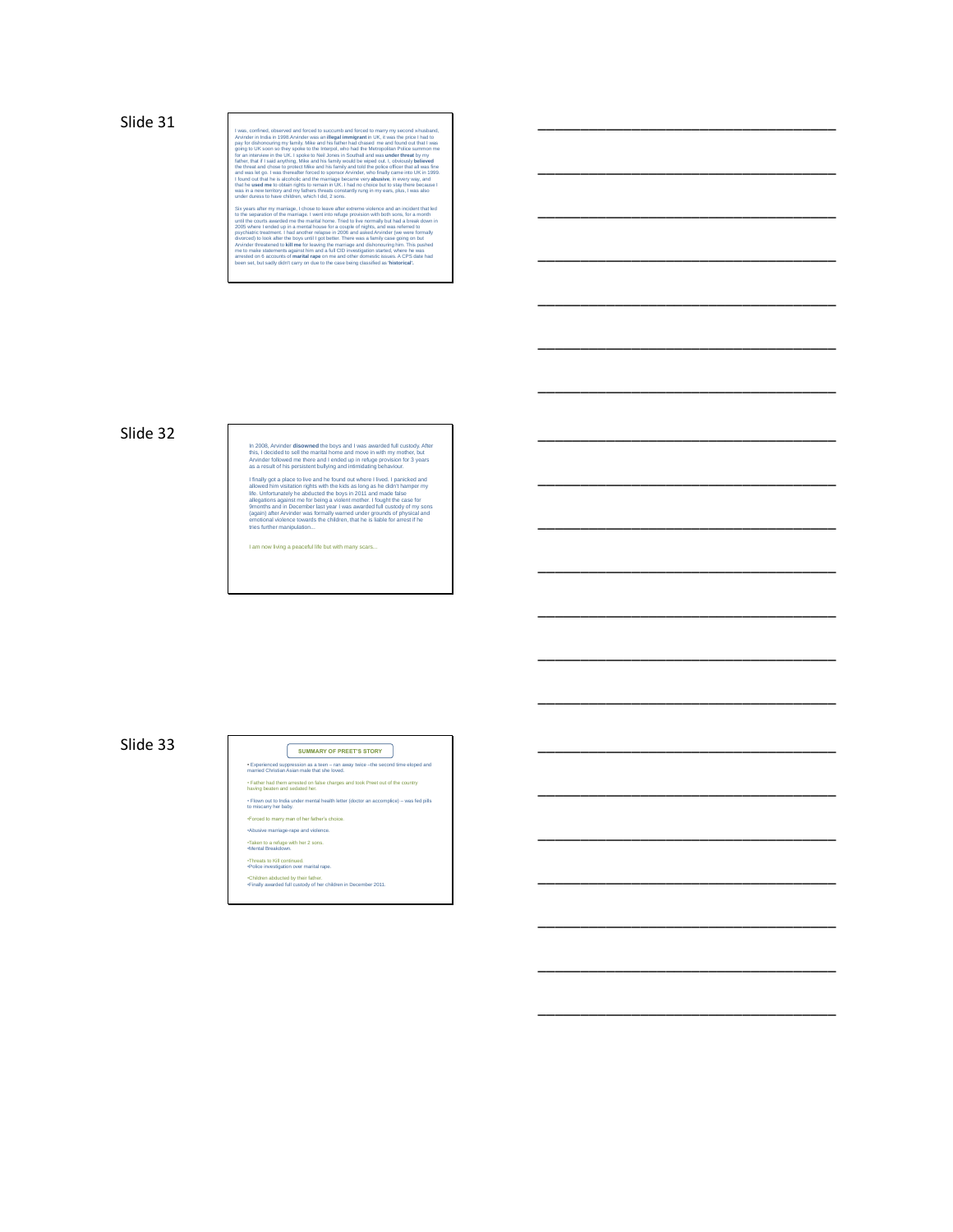

\_\_\_\_\_\_\_\_\_\_\_\_\_\_\_\_\_\_\_\_\_\_\_\_\_\_\_\_\_\_\_\_\_\_\_

\_\_\_\_\_\_\_\_\_\_\_\_\_\_\_\_\_\_\_\_\_\_\_\_\_\_\_\_\_\_\_\_\_\_\_

\_\_\_\_\_\_\_\_\_\_\_\_\_\_\_\_\_\_\_\_\_\_\_\_\_\_\_\_\_\_\_\_\_\_\_

\_\_\_\_\_\_\_\_\_\_\_\_\_\_\_\_\_\_\_\_\_\_\_\_\_\_\_\_\_\_\_\_\_\_\_

\_\_\_\_\_\_\_\_\_\_\_\_\_\_\_\_\_\_\_\_\_\_\_\_\_\_\_\_\_\_\_\_\_\_\_

\_\_\_\_\_\_\_\_\_\_\_\_\_\_\_\_\_\_\_\_\_\_\_\_\_\_\_\_\_\_\_\_\_\_\_

\_\_\_\_\_\_\_\_\_\_\_\_\_\_\_\_\_\_\_\_\_\_\_\_\_\_\_\_\_\_\_\_\_\_\_

\_\_\_\_\_\_\_\_\_\_\_\_\_\_\_\_\_\_\_\_\_\_\_\_\_\_\_\_\_\_\_\_\_\_\_

\_\_\_\_\_\_\_\_\_\_\_\_\_\_\_\_\_\_\_\_\_\_\_\_\_\_\_\_\_\_\_\_\_\_\_

\_\_\_\_\_\_\_\_\_\_\_\_\_\_\_\_\_\_\_\_\_\_\_\_\_\_\_\_\_\_\_\_\_\_\_

\_\_\_\_\_\_\_\_\_\_\_\_\_\_\_\_\_\_\_\_\_\_\_\_\_\_\_\_\_\_\_\_\_\_\_

\_\_\_\_\_\_\_\_\_\_\_\_\_\_\_\_\_\_\_\_\_\_\_\_\_\_\_\_\_\_\_\_\_\_\_

\_\_\_\_\_\_\_\_\_\_\_\_\_\_\_\_\_\_\_\_\_\_\_\_\_\_\_\_\_\_\_\_\_\_\_

\_\_\_\_\_\_\_\_\_\_\_\_\_\_\_\_\_\_\_\_\_\_\_\_\_\_\_\_\_\_\_\_\_\_\_

\_\_\_\_\_\_\_\_\_\_\_\_\_\_\_\_\_\_\_\_\_\_\_\_\_\_\_\_\_\_\_\_\_\_\_

\_\_\_\_\_\_\_\_\_\_\_\_\_\_\_\_\_\_\_\_\_\_\_\_\_\_\_\_\_\_\_\_\_\_\_

\_\_\_\_\_\_\_\_\_\_\_\_\_\_\_\_\_\_\_\_\_\_\_\_\_\_\_\_\_\_\_\_\_\_\_

\_\_\_\_\_\_\_\_\_\_\_\_\_\_\_\_\_\_\_\_\_\_\_\_\_\_\_\_\_\_\_\_\_\_\_

\_\_\_\_\_\_\_\_\_\_\_\_\_\_\_\_\_\_\_\_\_\_\_\_\_\_\_\_\_\_\_\_\_\_\_

\_\_\_\_\_\_\_\_\_\_\_\_\_\_\_\_\_\_\_\_\_\_\_\_\_\_\_\_\_\_\_\_\_\_\_

## Slide 35 **Vould it have helped with your situation?**

A:  $\frac{1}{2}$  It would have helped me to live any life with utmost dignity, and a sa a human and not forced to live a lifestyle that was not pride and soul, i wouldn't want a cycle repeat on them, the plane of the propriet Q: Would there have been consequences had I agreed – both good and bad?  $\mathbf{A}$ : Consequences in terms of being with my family would have<br>been diminished immediately, especially from the back ground in<br>diminished immediately, especially from the back ground in<br>come from. However, my parents

regardless of the FMPO...Some families change and some don't. Consequences in terms of my independency would have been good. I would have followed my ambitions and been somebody else other than just scarred...

Slide 36